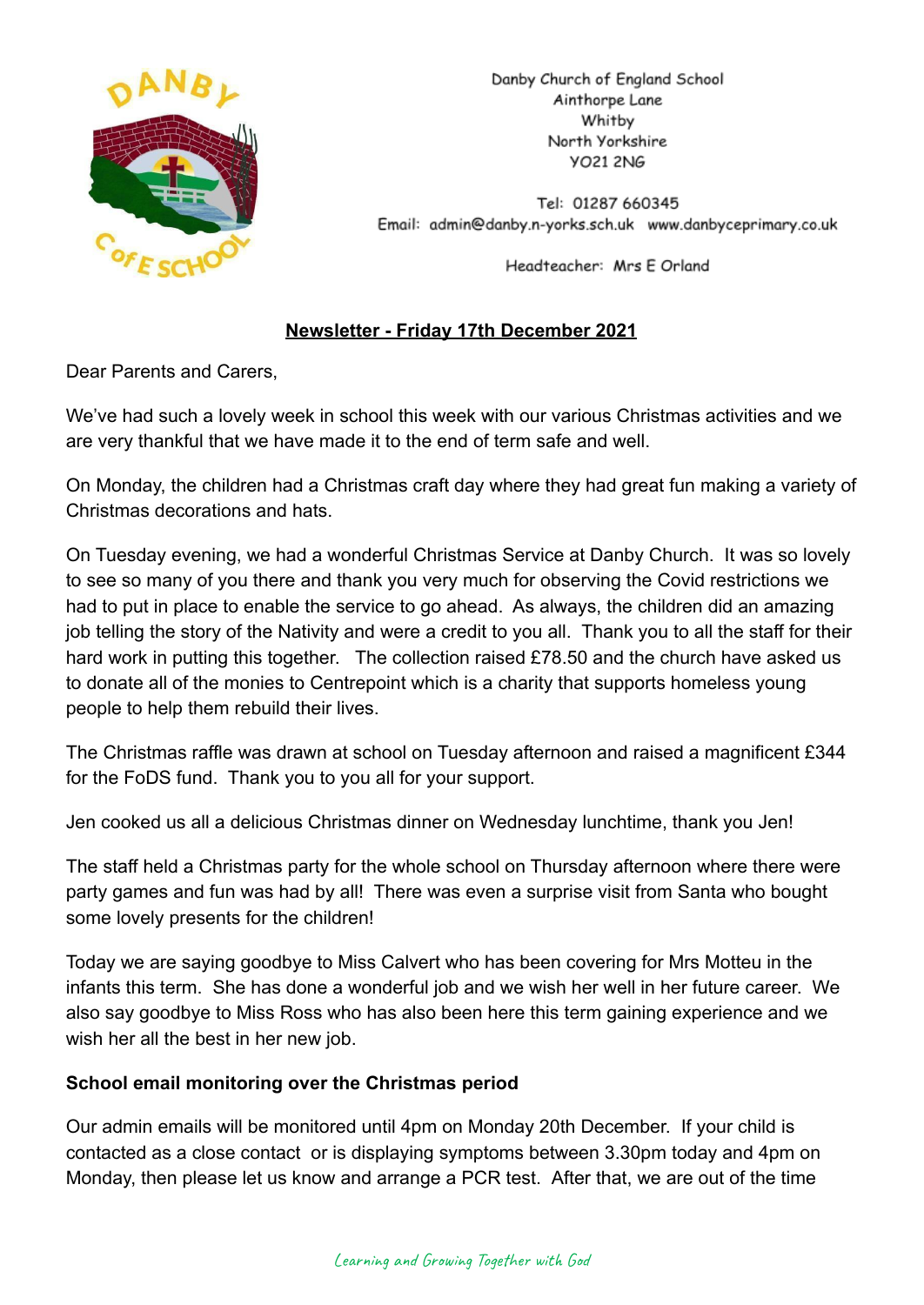when transmission may affect our school children and staff. Thank you and I sincerely hope that everyone stays well and healthy. Admin email monitoring will resume on Tuesday 4th January.

All that is left for me to say is, as ever, thank you for your support, flexibility and understanding this term and we look forward to seeing you all in January. Tuesday 4th and Wednesday 5th are staff training days and the children are back in school at 9.00am on Thursday 6th January.

On behalf of the governors, staff and children we wish you and your loved ones a very happy, healthy and safe Christmas and New Year.

## **Diary Dates**

| Swimming                    | Thursdays, 13/1, 27/1, 10/2, 3/3, 17/3, 31/3 |
|-----------------------------|----------------------------------------------|
| <b>Start of Spring Term</b> | 9.00am Thursday 6th January 2022             |

Our first week back I will be at Danby on Thursday and Egton on Friday.

With best wishes,

Loz Orland

Liz Orland Headteacher

# **The information below has not changed but is still relevant.**

# **Covid-19 current rules on self isolation**

Individuals are not required to self-isolate if they live in the same household as someone with COVID-19, or are a close contact of someone with COVID-19, and any of the following apply:

- · they are fully vaccinated
- they are below the age of 18 years and 6 months
- they have taken part in or are currently part of an approved COVID-19 vaccine trial
- · they are not able to get vaccinated for medical reasons

Instead NHS Test and Trace will make contact and advise that a PCR test is taken.

Therefore, children are allowed to come to school even if someone in their household has tested positive but only if they have no symptoms themselves.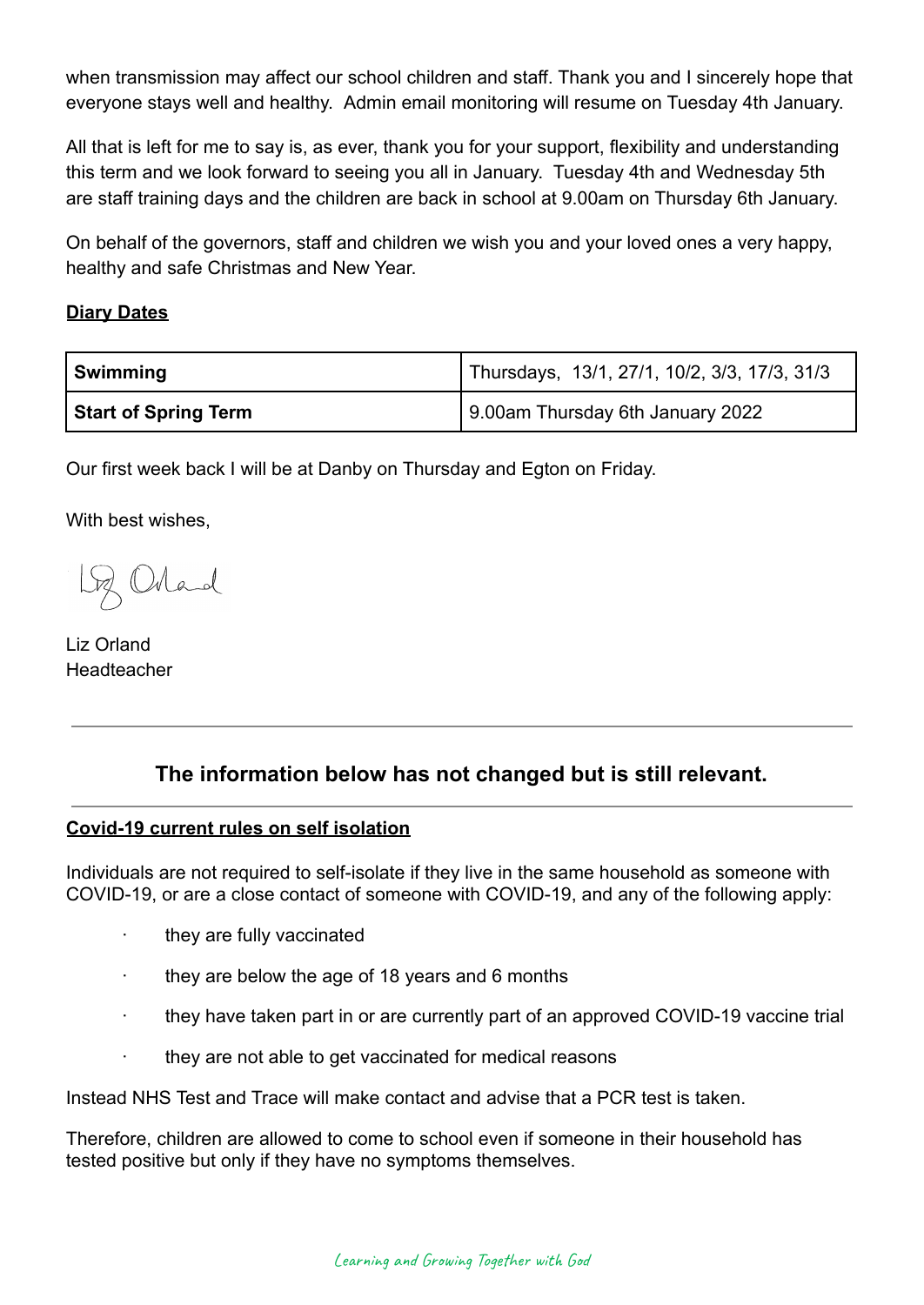Pupils, staff and other adults must not come into the school if they have symptoms, have had a positive test result or other reasons requiring them to stay at home due to the risk of them passing on COVID-19 (for example, they are required to quarantine).

### **Breakfast Club**

Just a reminder that breakfast club is available daily from 8am. Bookings are not always necessary. £2.50 per child including breakfast.

#### **Easy fundraising**

Do you do your Christmas shopping online? If you do you could help FoDS raise money with no cost or effort from you! We are registered with easyfundraising.org.uk which gives the Friends of Danby School donations if you shop online and sign up to support Danby CE VA Primary **School** 

It's a really easy way to raise money – you just use the easyfundraising site to shop online with more than 3,300 well known online stores like Amazon, Argos, John Lewis, ASOS, Booking.com, eBay, Boden, and M&S and when you make a purchase, the retailer sends us a free donation, at no extra cost to you.

FoDS would love to raise as much as possible for contributions towards travel costs, swimming lessons, residential trips and many more activities for the children.

Please visit our easyfundraising page at:

[Danby School Easyfundraising](https://www.easyfundraising.org.uk/causes/danbysch/?q=Danby%20School&cat=cause-autosuggest)

and click 'join us'. Thank you.

## **Coop Community Fund**

If you haven't done so already, don't forget to support Danby School in the Co-op Community Fund. If you have a co-op membership card, just log onto your account and select our cause then swipe or scan your membership card every time you shop. [Click here](https://co-operate.coop.co.uk/groups/danby-church-of-england-primary-school/) for more information about our cause. Thank you in advance for your support to our children and our school.

## **Computers for Sale**

As both schools have shifted onto use of laptops and Chromebooks in our classrooms, we have a number of PC's, monitors and keyboards available for purchase from Danby School if anyone is interested. They have all been cleaned of any data and are ready to be collected immediately. All money raised will go into school funds. Payment can be made via bank transfer, cash or cheque and the full amount is payable on collection. Below is a list of available items:

## **PC**

Dell Optiplex 380 Small Form Factor Intel Pentium Dual-Core E5500 (2.8Ghz) 3GB RAM DVD-ReWriter